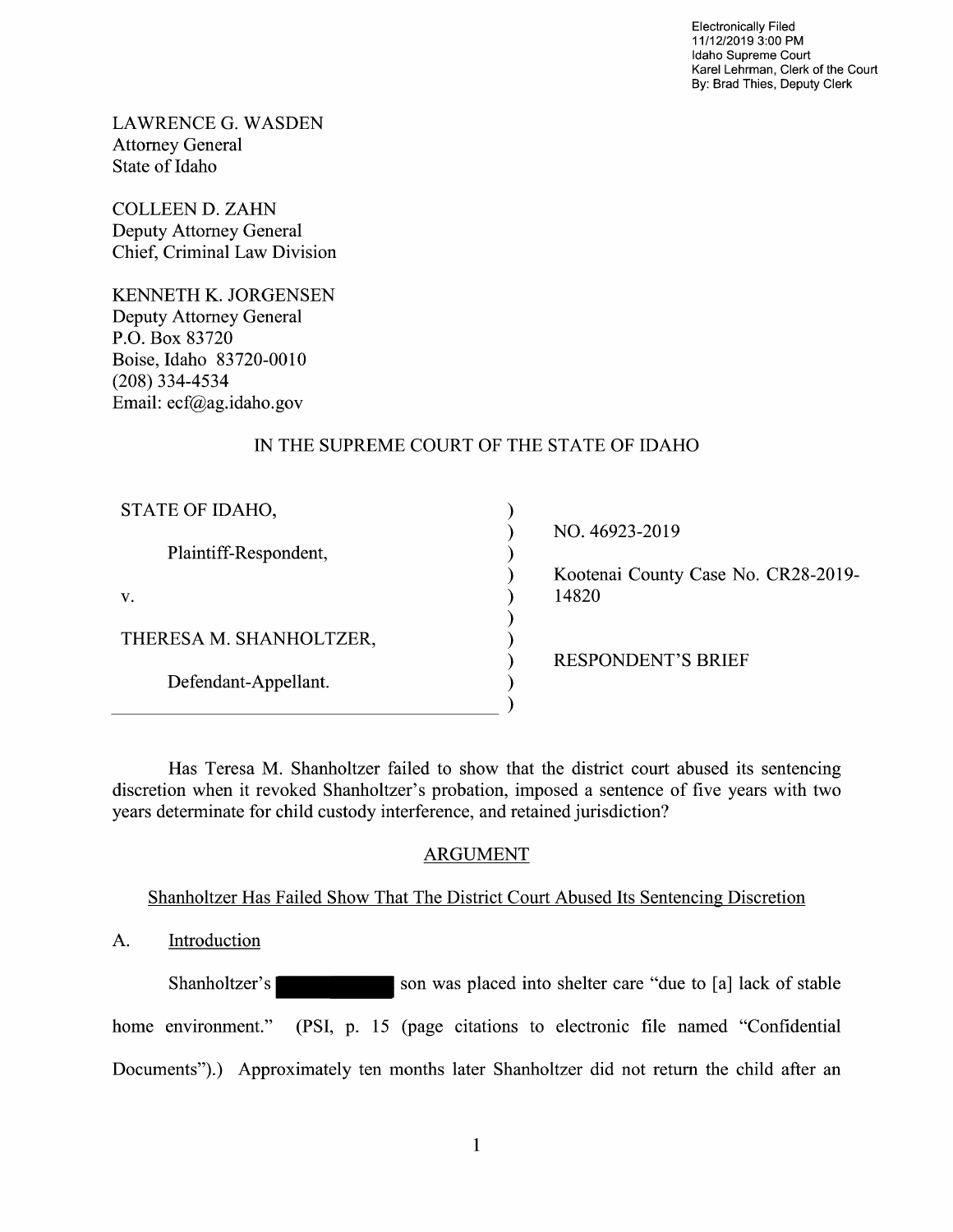unsupervised visit, but instead fled the state with him. (PSI, pp. 9-10.) An Amber Alert issued, and Shanholtzer was found in Washington. (PSI, pp. 9-10.)

The state charged Shanholtzer with second-degree kidnapping, and she pled guilty to a reduced charge 0f child custody interference. (R., pp. 62-63, 67-69.) The district court withheld judgment and placed Shanholtzer on probation for four years. (R., pp. 84-90.) One of the conditions 0f probation was that she "follow all directives" and "graduate from" mental health court. (R., p. 89.)

Within a month Shanholtzer violated the mental health court rules by moving without notifying her treatment provider. (PSI, p. 62.) She was shortly thereafter placed in "custody until stable." (PSI, p. 63.) She refused to take her medications and refused further participation in drug court. (PSI, p. 64, 66;  $3/6/19$  Tr., p. 3, Ls. 6-20.) She was then arrested and arraigned for violating her probation. (R., p. 91; PSI, p. 67.)

At Shanholtzer's request, the district court ordered a competency evaluation. (PSI, pp. 68-72; see also PSI, pp. 75-85.) The evaluator found her "fit to proceed with her court process, as she does not display an impairment in her competency due to a serious mental illness or neurocognitive deficit." (PSI, p. 85 (bold and underline original).) Shanholtzer "retain[ed] the capacity t0 make informed decisions about her mental health treatment, and "retain[ed] the capacity to make informed decisions about her substance use treatment needs." (PSI, p. 85 (bold original).) Instead of impaired, the evaluator found she was "volitionally noncompliant." (PSI, p. 85 (bold original).)

Shanholtzer admitted Violating her probation by leaving mental health court before completion.  $(R., pp. 92, 95-97; 3/6/19 \text{ Tr.}, p. 8, Ls. 9-12.)$  The district court imposed a sentence 0f five years with two years determinate and retained jurisdiction. (R., pp. 92-99; 3/6/19 Tr., p.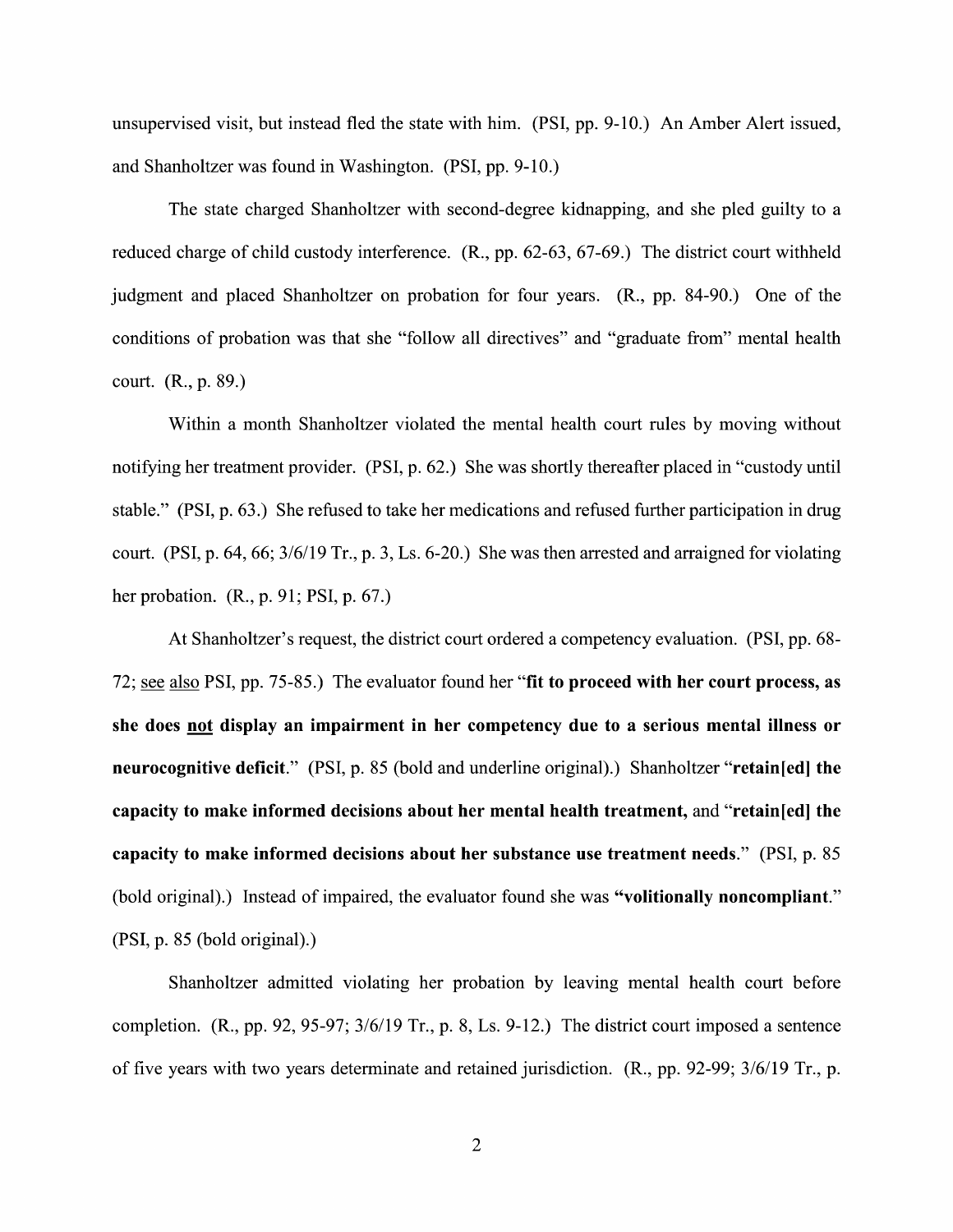10, L.  $18 - p$ . 14, L. 5.) Shanholtzer filed a notice of appeal timely from the judgment. (R., pp.  $101-10.$ 

### B. Standard Of Review

The length of a sentence is reviewed under an abuse of discretion standard considering the defendant's entire sentence. State v. Oliver, 144 Idaho 722, 726, 170 P.3d 387, 391 (2007) (citing State v. Strand, 137 Idaho 457, 460, 50 P.3d 472, 475 (2002); State v. Huffman, 144 Idaho 201, 159 P.3d 838 (2007)). It is presumed that the fixed portion 0f the sentence Will be the defendant's probable term of confinement. Li. (citing State V. Trevino, 132 Idaho 888, 980 P.2d 552 (1999)). Where a sentence is within statutory limits, the appellant bears the burden of demonstrating that it is a clear abuse of discretion. State v. Baker, 136 Idaho 576, 577, 38 P.3d 614, 615 (2001) (citing State V. Lundquist, 134 Idaho 831, 11 P.3d 27 (2000)). The abuse 0f discretion test has three factors: " $(1)$  whether the trial court correctly perceived the issue as one of discretion; (2) whether the trial court acted Within the boundaries of its discretion and consistently With the legal standards applicable; and (3) whether the trial court reached its decision by an exercise of reason." State v. Lher, <sup>162</sup> Idaho 465, <sup>398</sup> P.3d 839, <sup>842</sup> (2017) (quoting State V. Miller, <sup>151</sup> Idaho 828, 834, <sup>264</sup> P.3d 935, 941 (2011)).

"Once a probation violation has been proven, the decision of whether to revoke probation is within the sound discretion of the court." State v. Le Veque, 164 Idaho 110, 113, 426 P.3d 461, 464(2018)

### C. Shanholtzer Has Shown N0 Abuse Of The District Court's Discretion

To bear the burden of demonstrating an abuse of discretion, the appellant must establish that, under any reasonable view of the facts, the sentence was excessive. State v. Farwell, 144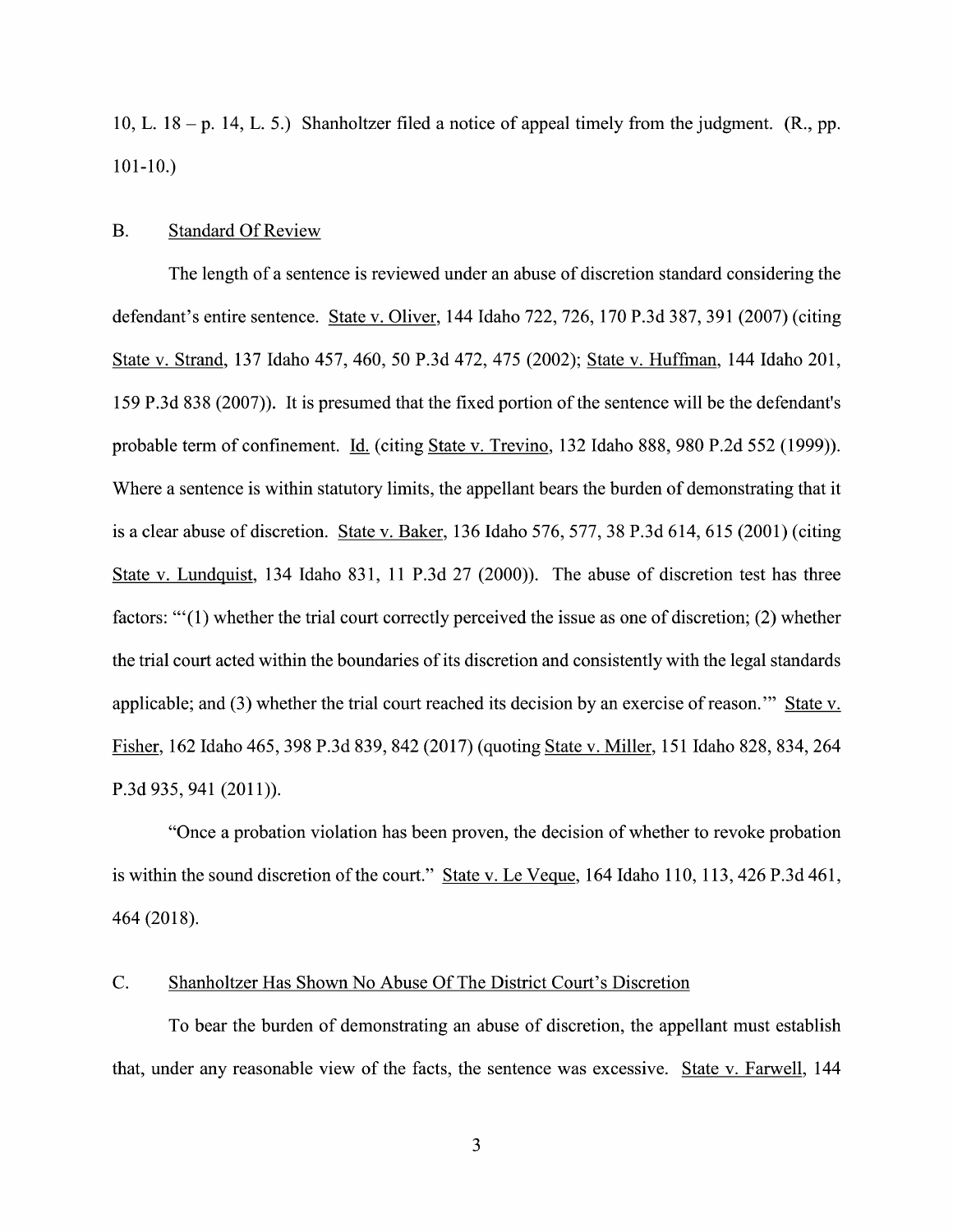Idaho 732, 736, 170 P.3d 397, 401 (2007). In determining whether the appellant met this burden, the court considers the entire sentence but, because the decision to release the defendant on parole is exclusively the province 0f the executive branch, presumes that the determinate portion Will be is exclusively the province of the executive branch, presumes that the determinate portion will be<br>the period of actual incarceration. State v. Bailey, 161 Idaho 887, 895, 392 P.3d 1228, 1236 (2017) the period of actual incarceration. State v. Bailey, 161 Idaho 887, 895, 392 P.3d 1228, 1236 (2017)<br>(citing Oliver, 144 Idaho at 726, 170 P.3d at 391). To establish that the sentence was excessive, the appellant must demonstrate that reasonable minds could not conclude the sentence was appropriate to accomplish the sentencing goals of protecting society, deterrence, rehabilitation, and retribution. Farwell, 144 Idaho at 736, 170 P.3d at 401. A sentence is reasonable "'if it appears necessary to accomplish the primary objective of protecting society and to achieve any or all of the related goals of deterrence, rehabilitation, or retribution." Bailey, 161 Idaho at 895-96, 392 P.3d at 1236—37 (quoting State V. McIntosh, 160 Idaho 1, 8, 368 P.3d 621, 628 (2015)).

The district court found "the facts of this case as being a quite serious incident," primarily because it involved crossing state lines.  $(3/6/19 \text{ Tr.}, p. 11, L. 17 - p. 12, L. 3.)$  It also found that Shanholtzer was "not a good candidate for probation at this time  $\ldots$  given the fact that [she had] chosen to not take medications and chosen to discontinue the mental health court program." (3/6/19 Tr., p. 11, Ls. 7-10.) These findings support the district court's exercise 0f discretion in both imposing a sentence of five years with two years determinate and in retaining jurisdiction instead 0f granting probation.

Shanholtzer argues the district court abused its discretion because she is good candidate for probation, referencing several parts of the record that she believes support that contention. (Appellant's brief, pp. 5-9.) In support of that argument she cites primarily to portions of the PSI that were before the district court at the time 0f the original sentencing, when the district court Withheld jurisdiction, While largely ignoring 0r glossing over subsequent events leading to her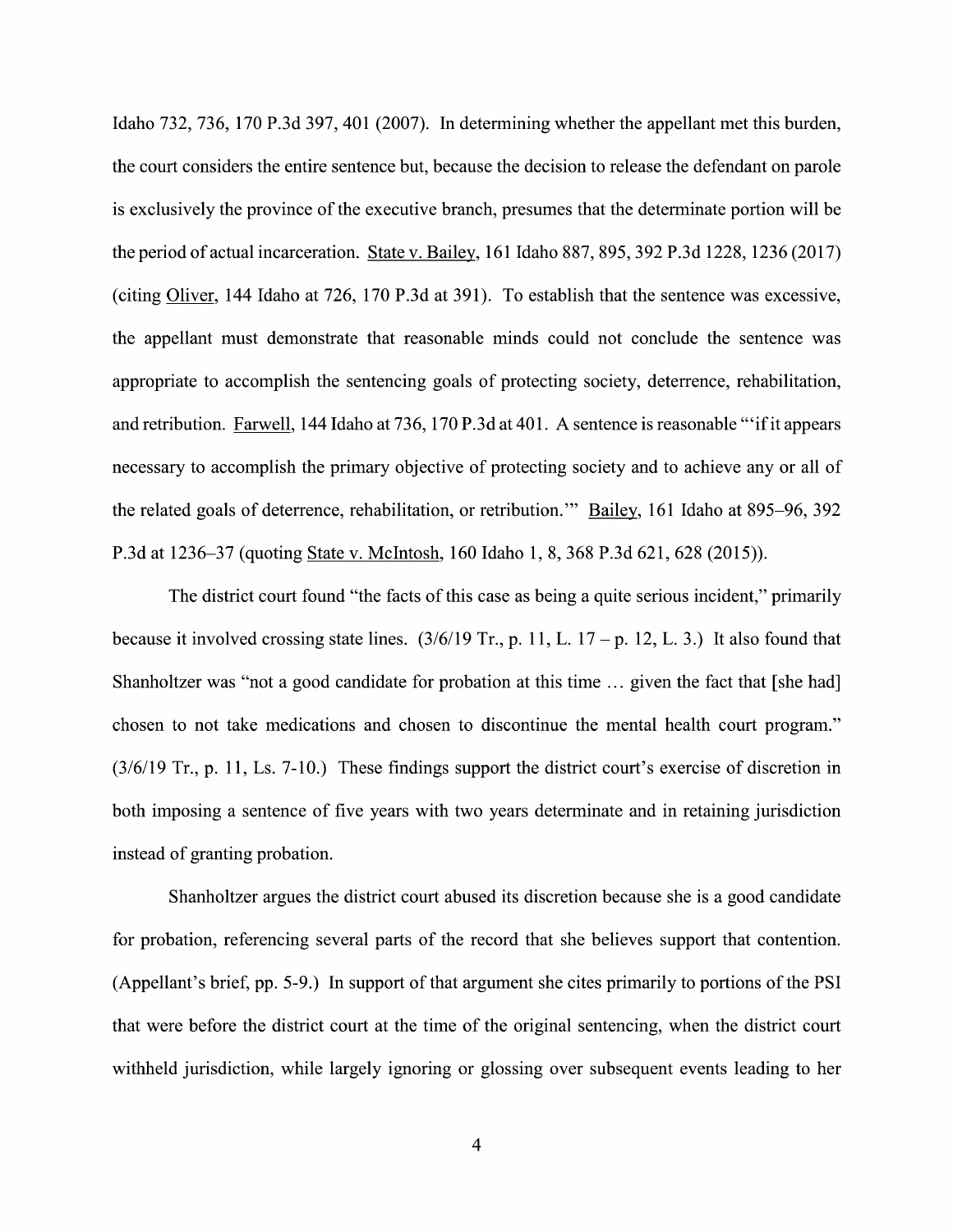probation Violation. (Appellant's brief, pp. 5-9.) The district court properly concluded that the underlying crime was a serious incident, a finding Shanholtzer does not challenge. Shanholtzer apparently does challenge the factual finding that she was not taking her medication, but does so 0n the basis of evidence presented at the original sentencing, not the disposition hearing. (Appellant's brief, p. 5 (claiming Shanholtzer was "taking her prescribed medication" (citing PSI, pp. 17-18).) However, the record shows she stopped taking her medication while on probation in drug court. (PSI, pp. 64, 66, 74.) She states later in the brief that she "struggled with the side effects of the new medications," but the portions of the record cited in no way support that contention. (Appellant's brief, p. 8 (citing PSI, pp. 58, 64, 66, 74 (stating that Shanholtzer was not taking medication, but not stating why)).) The record supports the district court's finding, not Shanholtzer's contrary claim.

The record does not indicate that Shanholtzer would be a good candidate for probation, much less that the district court abused its discretion in concluding the exact opposite. Nor does the record show that a lesser sentence was the only one reasonable under the circumstances. Shanholtzer has failed to show any abuse 0f sentencing discretion in the sentence of five years with two years determinate or the decision to retain jurisdiction rather than grant probation.

#### **CONCLUSION**

The state respectfully requests this Court to affirm the judgment of the district court. DATED this 12th day of November, 2019.

> \_/s/ Kenneth K. Jorgensen KENNETH K. JORGENSEN Deputy Attorney General